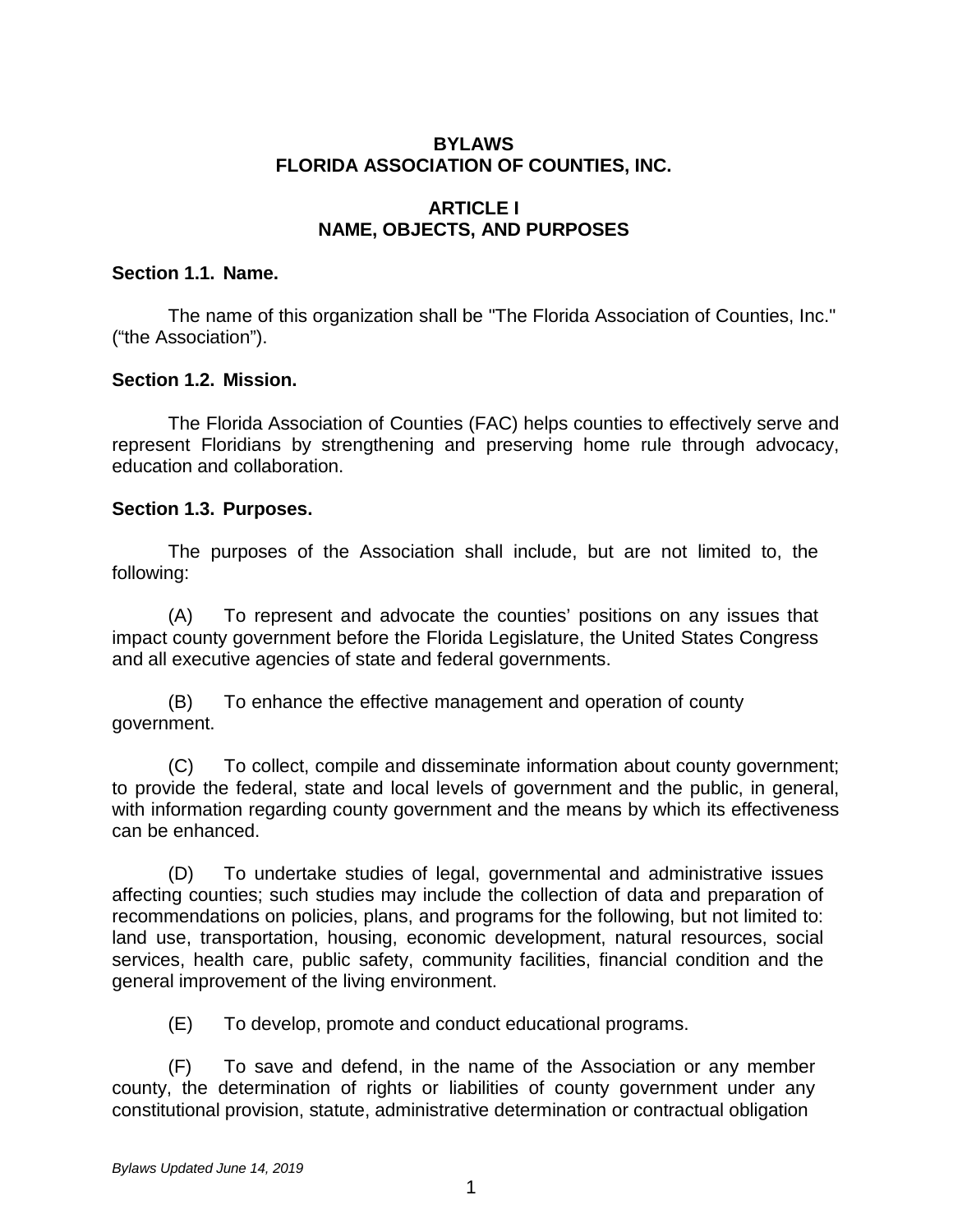and to appear as a friend of the court in any court proceedings in which such rights or liabilities are to be determined.

(G) To rent, purchase or otherwise own or hold real estate and other property, including beneficial interests therein, either solely or jointly with other organizations; to solicit and receive contributions; to assess and collect dues and special assessments; to contract with governmental units, persons, firms or other organizations to procure or provide services or to perform functions by either contracting partly or jointly and to pay or receive money therefore; and to do all such other things as are incidental and proper or reasonable and desirable to carry into effect the purposes of the Association.

### **ARTICLE II OFFICES AND TERM**

#### **Section 2.1. Principal Office.**

The principal office for the transaction of business of the Association shall be located in Leon County, Florida.

#### **Section 2.2. Term.**

The term for which the Association shall exist shall be perpetual. In the event of dissolution of the Association, and after all liabilities and claims including costs of dissolution are satisfied, the remaining assets of the Association shall be distributed in an equitable manner to be determined by its directors exclusively for public purposes to the members in good standing of the Association on the date of distribution.

#### **ARTICLE III MEMBERSHIP REQUIREMENTS**

#### **Section 3.1. Members.**

Members of the Association shall be Florida county governments that contribute to the financial support of the Association by paying dues and special assessments as set forth in these Bylaws. Each county government shall be represented by its county commissioners.

#### **Section 3.2. Dues and Special Assessments.**

(A) Due Date. Annual membership dues of the Association shall be due and payable on or before the first day of November of each year.

(B) Calculation of Dues.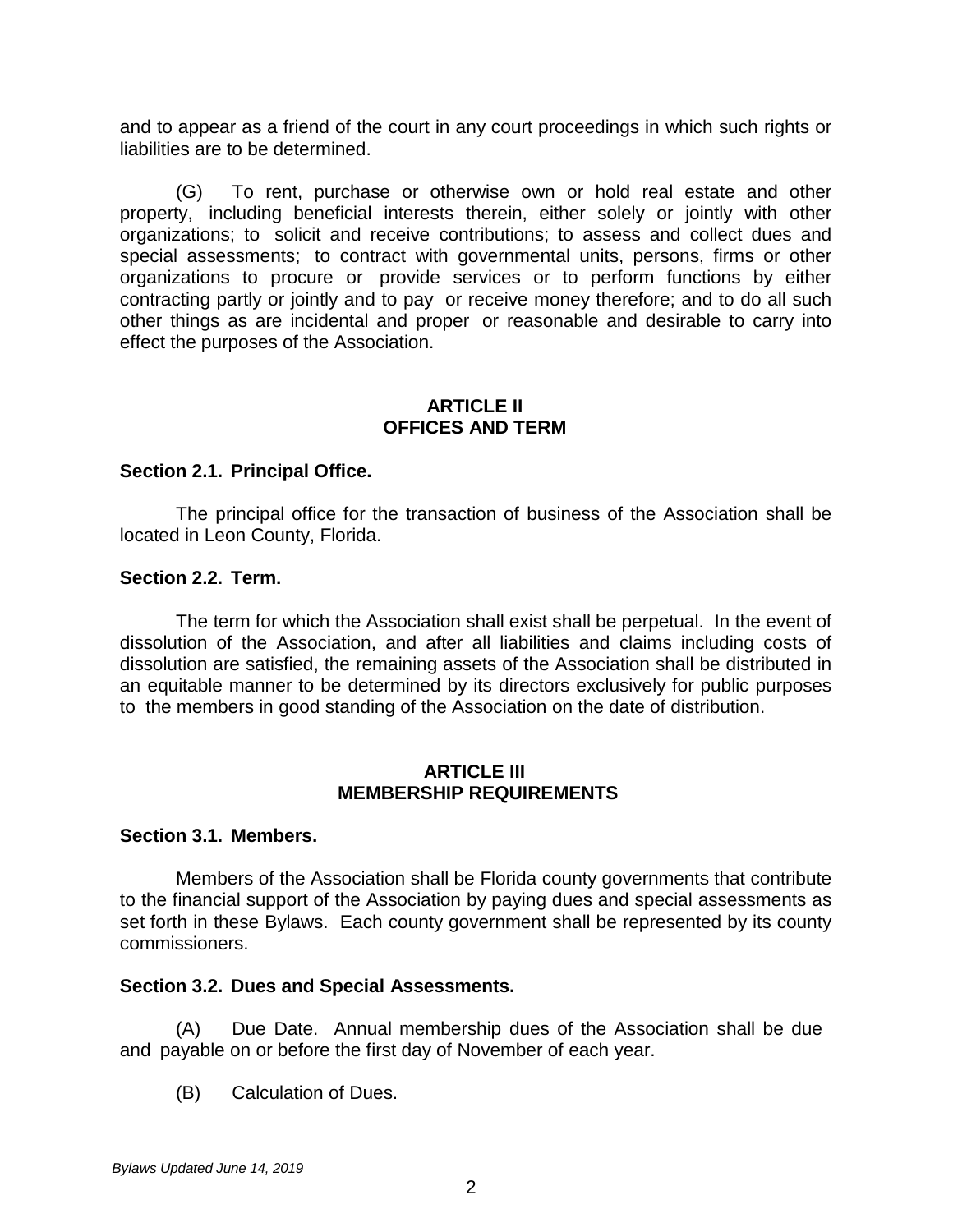(1) Beginning with the fiscal year 2019-20, and each year for four years thereafter, the base for each county's annual dues, calculated as an allocation of a total target dues revenue amount, will be weighted to allow for a phased-in transition to an actual county population base, as follows:

| (a) | 2019/20: | 80% base dues (at 2018/19 level)<br>20% actual population |
|-----|----------|-----------------------------------------------------------|
| (b) | 2020/21: | 60% base dues (at 2018/19 level)<br>40% actual population |
| (c) | 2021/22: | 40% base dues (at 2018/19 level)<br>60% actual population |
| (d) | 2022/23: | 20% base dues (at 2018/19 level)<br>80% actual population |
| (e) | 2023/24: | 0% base dues (at 2018/19 level)<br>100% actual population |

"Actual population" will be determined by the University of Florida's Bureau of Economic and Business Research (BEBR) county population numbers as of April 30 of each year.

(2) The amount of revenue anticipated to be derived from annual dues shall be uniformly increased, if at all, at the discretion of the Board of Directors based on CPI-U but in no event shall revenues from dues be increased by more than three percent over the prior year's dues revenues derived from dues at 100% FAC membership.

(3) Beginning with FY2023/24 and each year thereafter, each county's allocation of the anticipated revenue derived from dues will be based 100% on actual population.

(4) Notwithstanding paragraph (3) above, there will be minimum and maximum amounts for FAC annual dues. The base minimum dues (for 2019-20) will be \$2,123 and the base maximum dues will be \$119,440. These amounts will increase, if at all, at the same rate as any Board approved increase in accordance with paragraph (2) above.

(5) Use of Dues. The Association's dues shall be used to establish a budget for the operation of the Association and may be used for any other lawful purpose in accordance with these Bylaws and Association policy.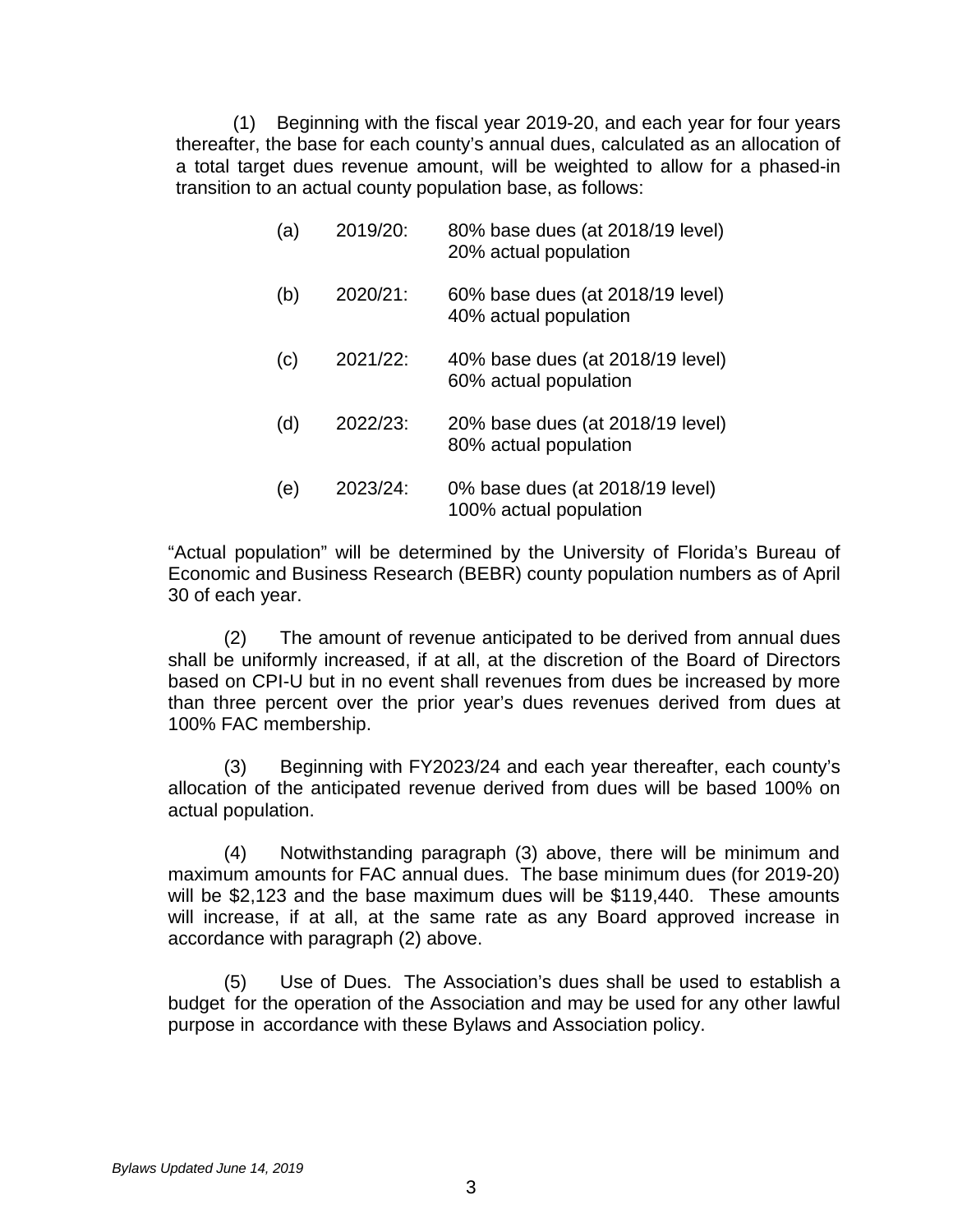(C) Hardship. In the event of financial hardship, a board of county commissioners may petition the Executive Committee to defer or waive a dues payment for a particular year.

(D) Fiscal Year. The fiscal year shall be from November 1 to October 31.

(E) Special Assessments. Special assessments may be assessed and levied by the Board of Directors and confirmed by the member counties, at any annual or special meeting, for any purpose consistent with the aims and purposes of the Association. The levy of the assessment, the amount owed by each member county, the assessment's purpose, and due date shall be given to the Executive Director of the Association who shall promptly invoice the counties for the assessment.

#### **Section 3.3. Membership Suspension.**

(A) County Suspension. Upon failure of any county to pay the annual dues or special assessments provided for in Section 3.2 of this Article and after sixty (60) days' notice to pay such dues, such county shall be automatically suspended from membership in the Association. The voting privileges of the suspended county's commissioners shall also be suspended. However, upon later payment of such unpaid dues or upon the provision of notice to rejoin the Association, such county shall be reinstated to full membership in the Association.

Any county which wants to voluntarily withdraw from the Association after dues have been paid may do so. The county must send a letter from the Board of County Commissioners to the Executive Director, informing the Executive Director of formal action by the Board of County Commissioners to withdraw from the Association. If the withdrawing county wants to be reimbursed for the dues it has already paid, that request must be made in writing to the Executive Committee. The Executive Committee will make the final determination on the request for reimbursement and the amount of the reimbursement. The date of withdrawal shall be deemed to be the date that the letter of withdrawal is sent to the Executive Director.

In the event that a county is suspended as a member for failure to pay dues or upon voluntary withdrawal, any officer or member of the Board of Directors for that county shall be removed from their position within the Association and succession or replacement of such officer or Board member shall occur as provided in these Bylaws. Upon reinstatement of any such county as a member of the Association, such officer or Board member shall not resume their former position unless subsequently appointed or elected as provided in these Bylaws. Any member county who is not suspended shall be deemed to be a County in Good Standing.

(B) Commissioner Suspension.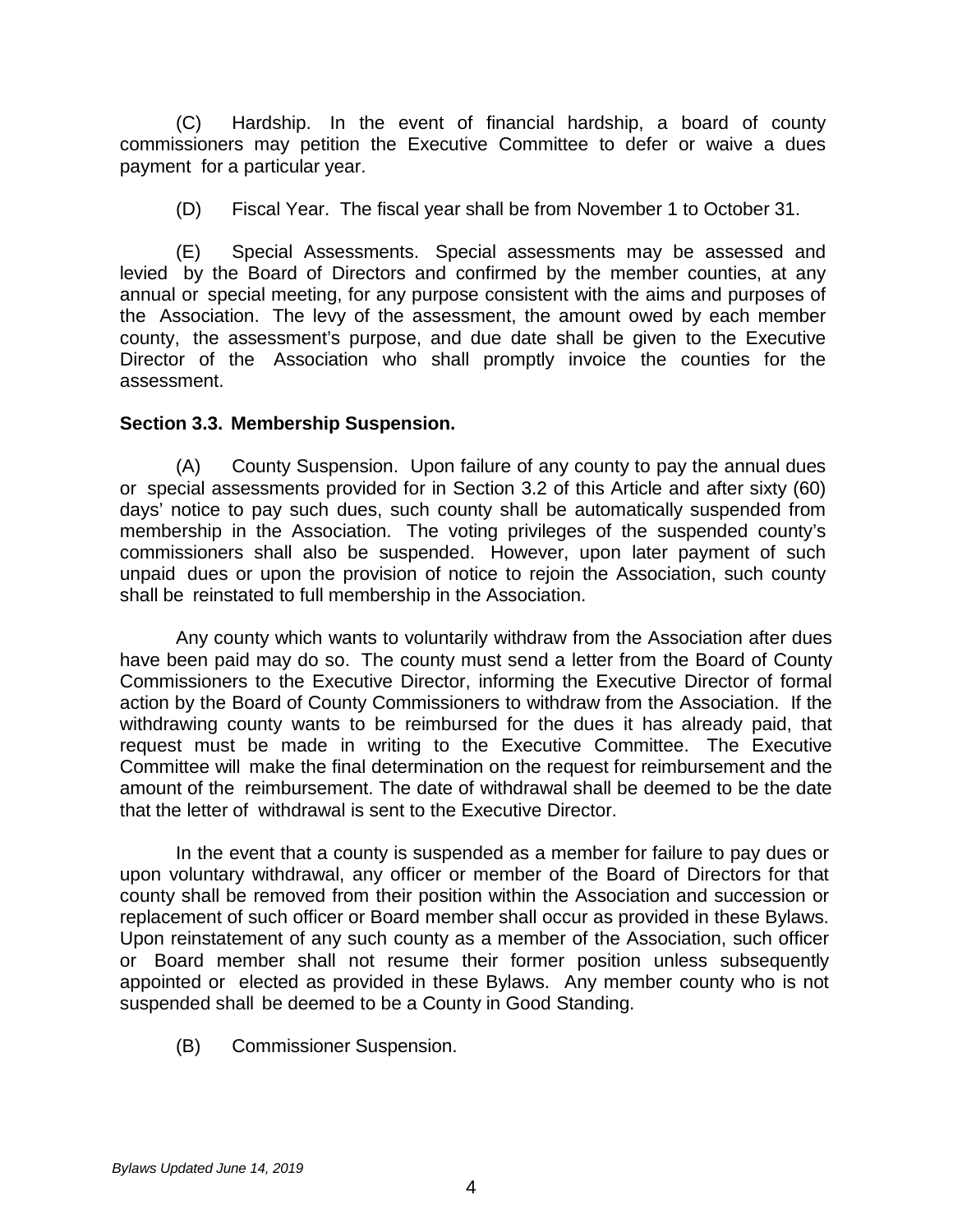Any county commissioner who is either temporarily or permanently removed from elected office shall automatically be prohibited from participating in the Florida Association of Counties, Inc. In addition, any FAC officer or director, who ceases to hold county office, whether temporarily or permanently, during the term of office with FAC, shall automatically be removed from such FAC office and the vacancy shall be filled in accordance with the governing Bylaws.

Any officer or director who is reinstated to county office and who wishes to be reinstated to their respective position with the Florida Association of Counties, Inc. must notify the President in writing within 30 days of county office reinstatement. Such commissioner may be granted full participation status with the Florida Association of Counties, Inc. by majority vote of the Board of Directors.

Any commissioner who has not been suspended from public office and who maintains full participation privileges in the Association shall be deemed to be a Commissioner in Good Standing.

## **Section 3.4. Voting.**

(A) Each county commissioner is eligible to vote as provided in these Bylaws on behalf of their county so long as the commissioner's county is a County in Good Standing and the commissioner is a Commissioner in Good Standing.

(B) Unless otherwise provided in these Bylaws, voting at general Association meetings shall be by show of hands. A show of hands vote shall be a popular vote (one commissioner, one vote) of all commissioners registered and physically present at the meeting.

(C) At general Association meetings, at the request of one voting commissioner from three different counties, a weighted vote may be called. For weighted votes, the voting rights of member counties in the Association shall be apportioned on a population basis, with each commissioner's vote being weighted according to the population size of the county represented as set forth in this section. The value of a commissioner's vote shall be determined by assigning one unit for each 10,000 population or fraction thereof according to the most recent University of Florida *Florida Estimates of Population* (prepared by the Population Program of the Bureau of Economic and Business Research, Warrington College of Business Administration) or equivalent annual population estimate. If any county's governing board consists of more than five county commissioners, the value of such county's total vote shall be apportioned on a multiple of five; however, no commissioner may cast more than one- fifth of the vote. Ballots which are incomplete or which are improperly completed shall be considered to be invalid and shall not be counted.

(D) There shall be no weighted votes on matters before the Board of Directors; matters before the Executive Committee; nor on the elections of officers and directors.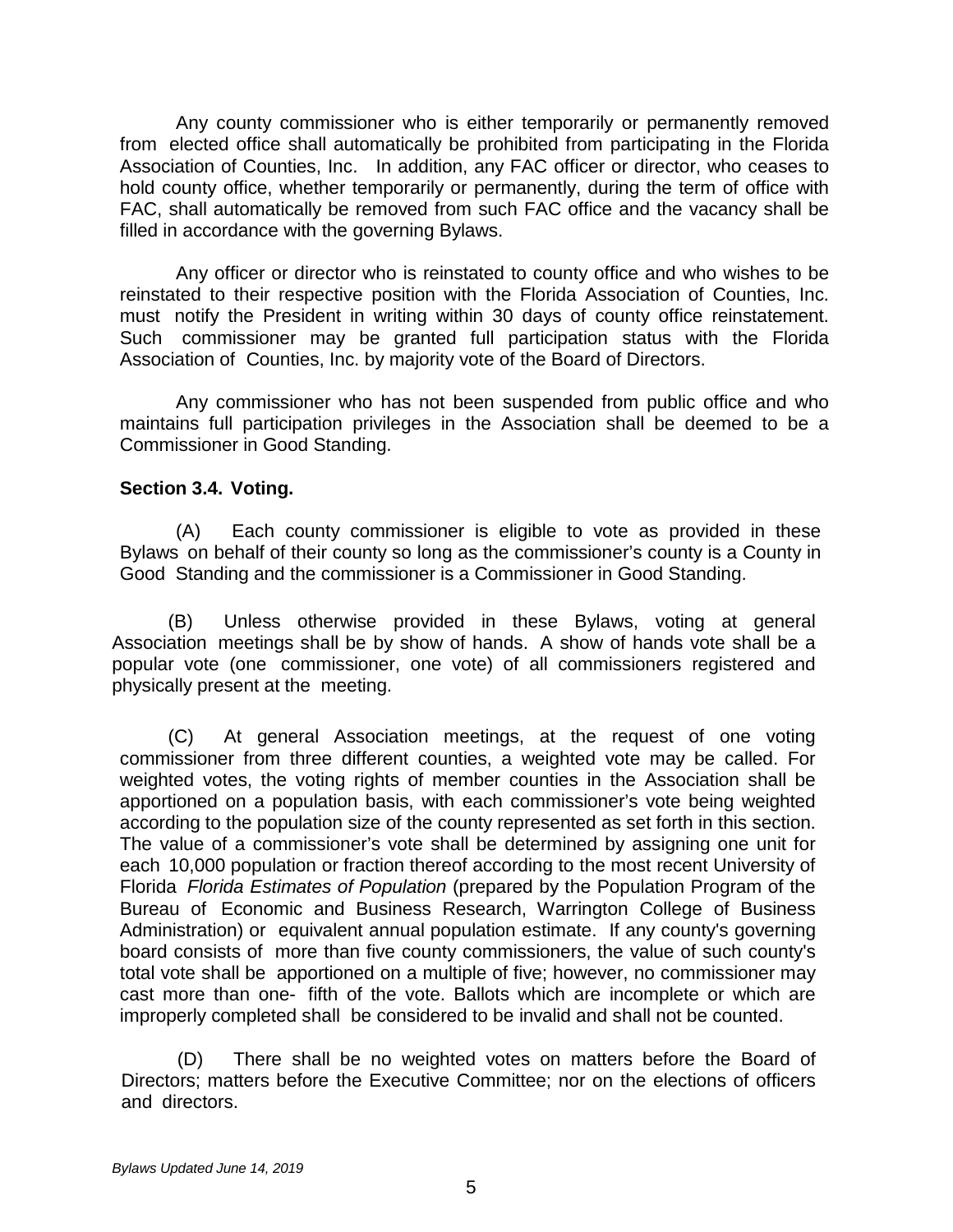### **Section 3.5. Types of Voting.**

When voting is conducted by ballot, each ballot shall be clearly marked to indicate its value. Ballots shall be retained by the Association for at least one year after a vote. All voting, whether by voice vote, show of hands or by ballot, can only be done by commissioners who are physically present and registered, unless otherwise indicated in the call of the meeting. Proxy voting shall not be permitted.

Notwithstanding this Section 3.5, votes taken by the Executive Committee do not require physical presence; votes taken by the Legislative Executive Committee except during the Legislative Conference do not require physical presence; and votes taken by the Board of Directors in a special meeting in between regularly scheduled meetings do not require physical presence.

## **ARTICLE IV BOARD OF DIRECTORS**

## **Section 4.1. Directors**

(A) The Board of Directors shall be composed of one (1) county commissioner from each Florida Senate District, elected to the Board of Directors by representatives of the member counties embraced within each such Senate district. The President, President-Elect, First Vice-President, and Second Vice-President of the Association also shall be voting members of the Board of Directors. In addition, the chairpersons or designees of the Florida Counties Foundation, Florida Association of Counties Trust, Florida Local Government Investment Trust, and Florida Local Government Finance Commission, if county commissioners, shall be full voting members of the Board of Directors when the chairperson or designee is a county commissioner; when the chairperson or designee is not a county commissioner, he/she shall be an ex-officio, non-voting member of the Board of Directors.

(B) Directors shall be elected for staggered terms of two years. Directors from odd-numbered districts shall be elected in the odd-numbered year and directors from the even-numbered districts shall be elected in the even-numbered year for terms of two years.

(C) Notwithstanding paragraph (B) of this Section 4.1, at the Annual Meeting following any Florida Senate redistricting, a special election will be held and one director will be elected from each Senate district. If that special election is held in an odd- numbered year, directors from odd-numbered districts will serve for two years; directors from even-numbered districts will serve for one year. If that special election is held in an even-numbered year, directors from even-numbered districts will serve for two years; directors from odd-numbered districts will serve for one year. The provision of two-year terms for all directors will resume after the next election of directors.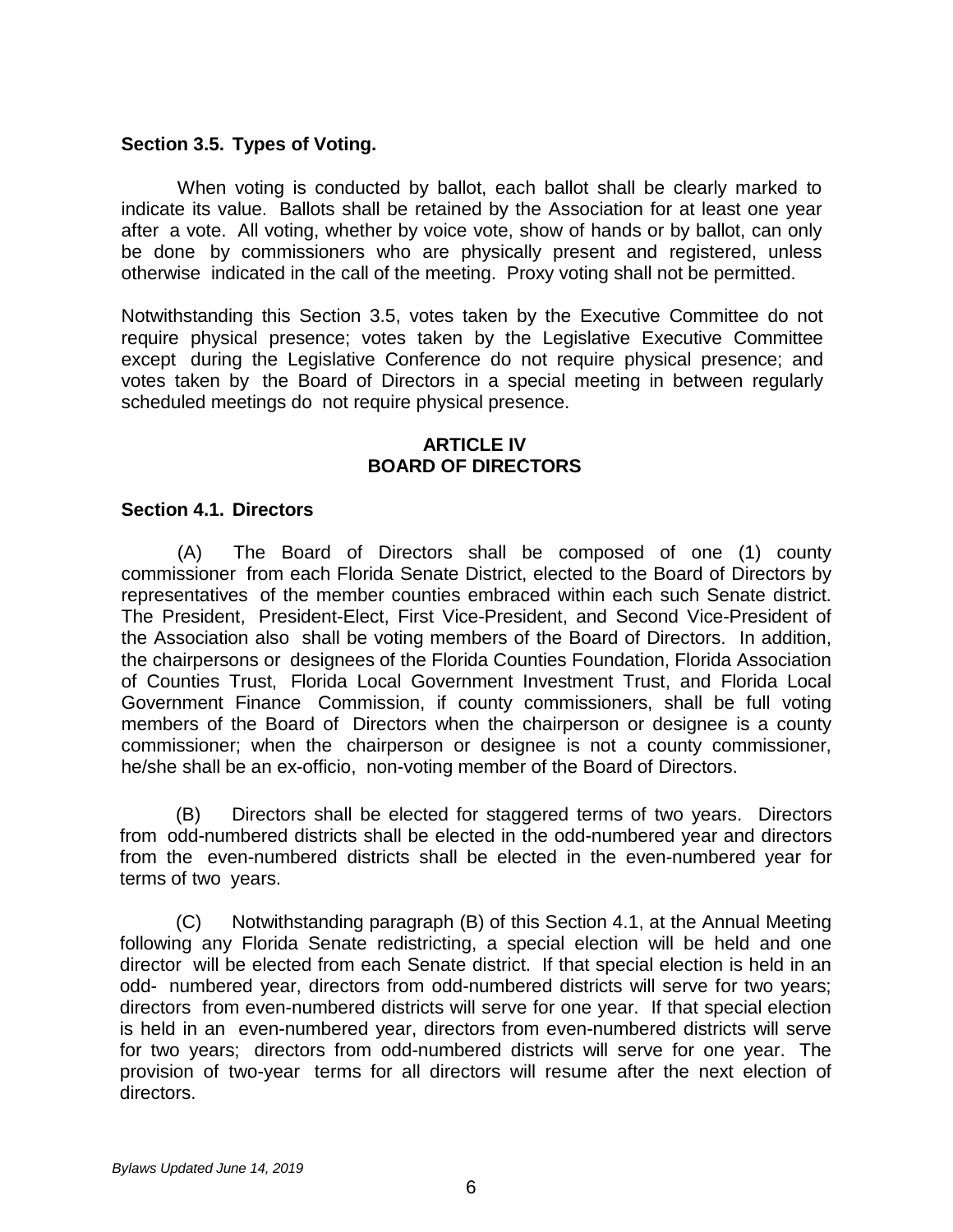(D) In the event that a Florida Senate District fails to elect a director at the Annual Meeting of the Association, the President may fill the vacancy with a commissioner from that district, after seeking nominees from the Chairs of the Boards of County Commissioners within the district and in a manner that is consistent with any rotation agreements among the counties in the district, as evidenced by a written memorandum of understanding among the counties.

(E) Prior to the first meeting of the newly-elected Board, the President shall appoint six (6) directors at-large who shall be commissioners from member counties not already represented on the Board. Not more than three (3) of the six (6) directors at- large shall be from counties with a population of 75,000 or more.

(F) The Board of Directors may authorize directors of affiliated associations to serve as ex-officio, non-voting Board members. Once approved by the Board, one (1) representative of the affiliated association shall be selected by the affiliated association. Representatives of affiliated associations shall be non-voting members of the Board and their presence or non-presence will not alter the current quorum requirements needed to conduct the regular business of the Board.

(G) Unless otherwise indicated in these Bylaws, all business of the Association shall be conducted by the Board of Directors. The Board of Directors shall adopt the annual budget for the Association.

(H) No voting member of the Board of Directors is permitted to participate in any meeting where official Association business is being conducted unless and until the Director has submitted his or her annual Conflict of Interest Disclosure Statement, as required by Board policy, as amended from time-to-time.

## **Section 4.2. Past Presidents.**

All past presidents of the Association, who still hold office as county commissioners, who are Commissioners in Good Standing with the Association, and whose counties are Counties in Good Standing with the Association, shall be members of the Board of Directors. Such Board members will be entitled to vote on any matters brought before the Board, but their presence or non-presence will not alter the current quorum requirements needed to conduct the regular business of the Board.

#### **Section 4.3. Meetings of the Board of Directors.**

(A) Meetings of the Board shall be held at each Annual Meeting of the Association, at such regular times as the Board may determine from time to time, and upon call for a special meeting as provided in these Bylaws.

(B) Special call meetings of the Board may be held upon call of the President or upon call of not less than three members of the Board of Directors. Any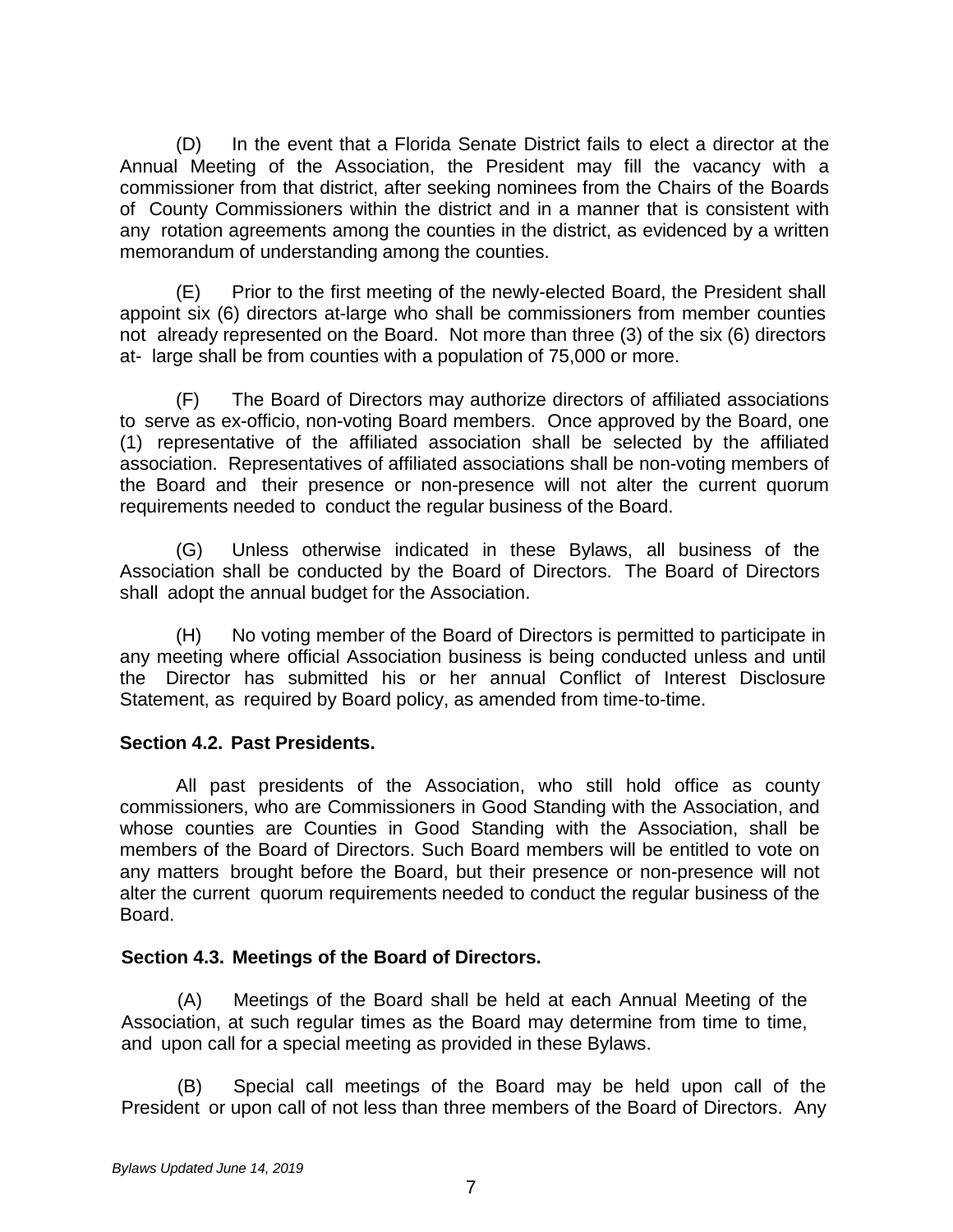such call shall specify the purpose of the special meeting and must be filed in writing with the Executive Director, who shall notify the Board members, by mail, e-mail, telephone or facsimile of the time and location of the meeting, which may be by telephone. Such notice shall be given not less than ten (10) nor more than fifteen (15) working days after the filing of the call. The purpose of the meeting shall be stated in the notice.

(C) Except as may otherwise be provided by these Bylaws or as may be adopted as procedures by the Association, Robert's Rules of Order shall govern procedure of all meetings of the Association.

## **Section 4.4. Quorum.**

Eighteen (18) voting and physically present members of the Board of Directors shall constitute a quorum. When meeting as a Board of Directors, each member thereof shall have only a single vote; no weighted votes may be called for on matters before the Board of Directors. When time is of the essence, the Executive Committee may waive the quorum requirement and allow twelve (12) or more voting members present to constitute a quorum.

## **Section 4.5. Director Removal.**

(A) The Board of Directors may remove, from the Board, any director who is absent from three (3) consecutive regular or special meetings of the Board of Directors, subject to Association policy.

(B) The Board of Directors shall remove, from the Board, any director who is suspended from his/her commission.

(C) If the Board of Directors finds that any director has misused or otherwise abused his/her position within the Association, the Board of Directors shall remove that director from the Board.

(D) If the Board of Directors finds that any director violates a provision of the Code of Ethics adopted as an Association policy, the Board of Directors shall remove that director from the Board.

(E) Vacancies created through removal under this Section 4.5 shall be filled as prescribed in these Bylaws.

## **Section 4.6. Vacancy.**

(A) When a director is removed or a director's seat is otherwise vacated and that director has been elected to serve on the Board through district representation as provided in this Article, the Executive Director shall notify the Chairman of the Board of County Commissioners of the county which the former director represented. The Board of County Commissioners shall select one of its members to fill the vacancy for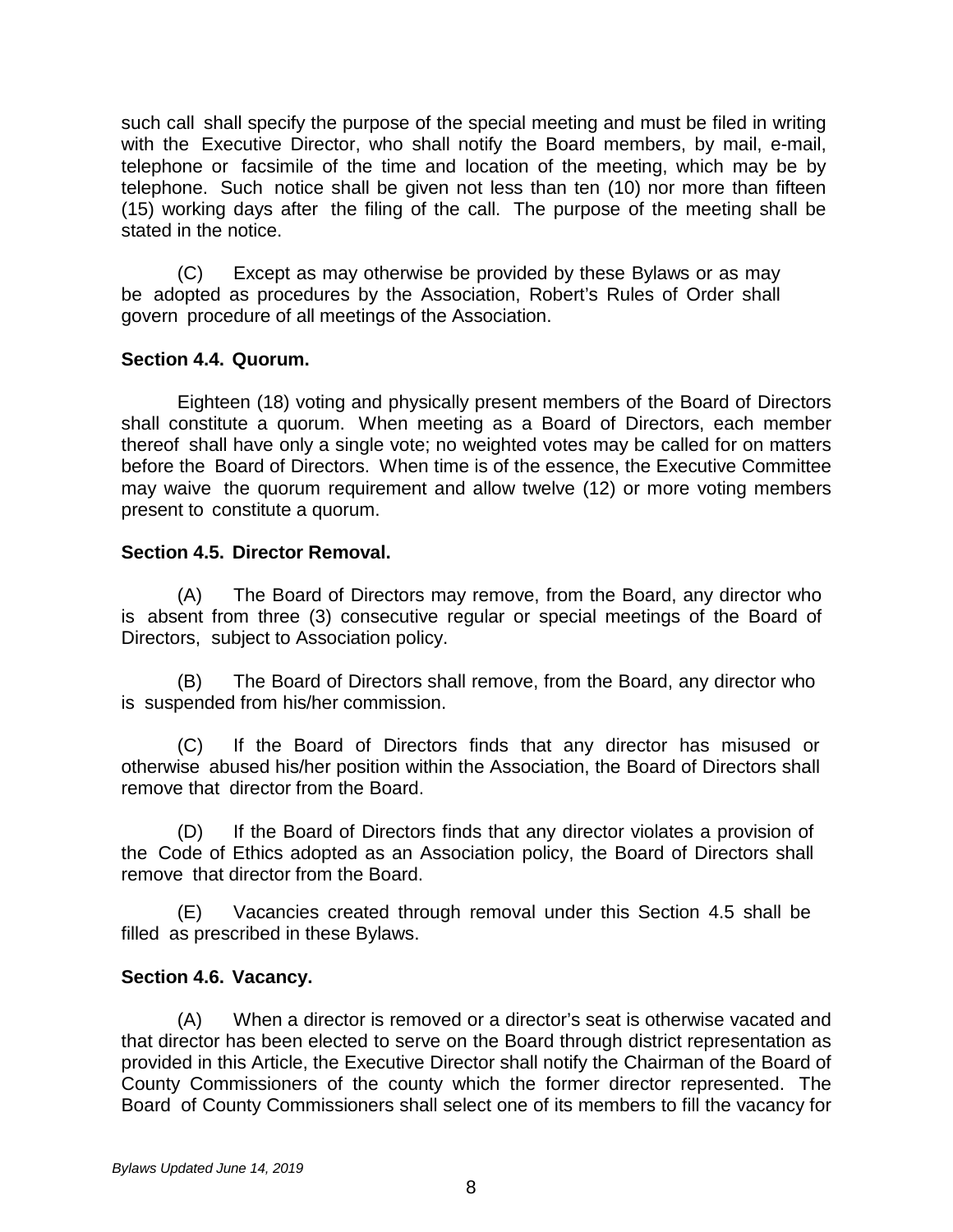the remainder of the unexpired term. In the event the commission does not select one of its members within thirty (30) days or in the event that county is not a County in Good Standing, the Association President shall appoint a commissioner from within the Senate district to fill the unexpired term.

(B) In the case of a vacancy on the Board of an at-large director, the Association President shall appoint a replacement at-large director to fill the vacancy for the unexpired term as provided in these Bylaws.

## **ARTICLE V OFFICERS**

## **Section 5.1. Name.**

The officers of this Association shall be the President, the President-Elect, the First Vice-President, and the Second Vice-President. These officers shall be elected in the manner and for the terms provided in these Bylaws.

## **Section 5.2. Duties of Officers.**

(A) The President shall: (1) preside over every meeting in an unprejudiced manner and follow the instructions of the general membership and the Board of Directors; (2) sign contracts and evidences of indebtedness authorized by the Board of Directors; and (3) unless otherwise provided in these Bylaws, appoint committees and committee members subject to approval of the Board of Directors as provided in Article VIII, and (4) discharge all other duties as required by the Articles of Incorporation and the Bylaws of the Association.

(B) The President-Elect shall have and perform all the powers and duties of the President in the President's absence; such absence shall include temporary unavailability. In the event of a mid-term vacancy in the office of President, the President-Elect shall automatically become interim President for the remainder of the term. Upon expiration of the immediately preceding President's full term, the President- Elect shall succeed to the office of President.

(C) The First Vice-President shall have and perform all powers and duties of the President in the absence of the President and the President-Elect. In the event of a mid-term vacancy in the office of the President-Elect, the First Vice-President shall automatically become interim President-Elect for the remainder of the term.

(D) The Second Vice-President shall have and perform all powers and duties of the President in the absence of the President, President-Elect, and First Vice- President. In the event of a mid-term vacancy in the office of First Vice-President, the Second Vice-President shall automatically become interim First Vice-President for the remainder of the term. In the event that the Second Vice-President succeeds on an interim basis to the office of the First Vice-President, the office of the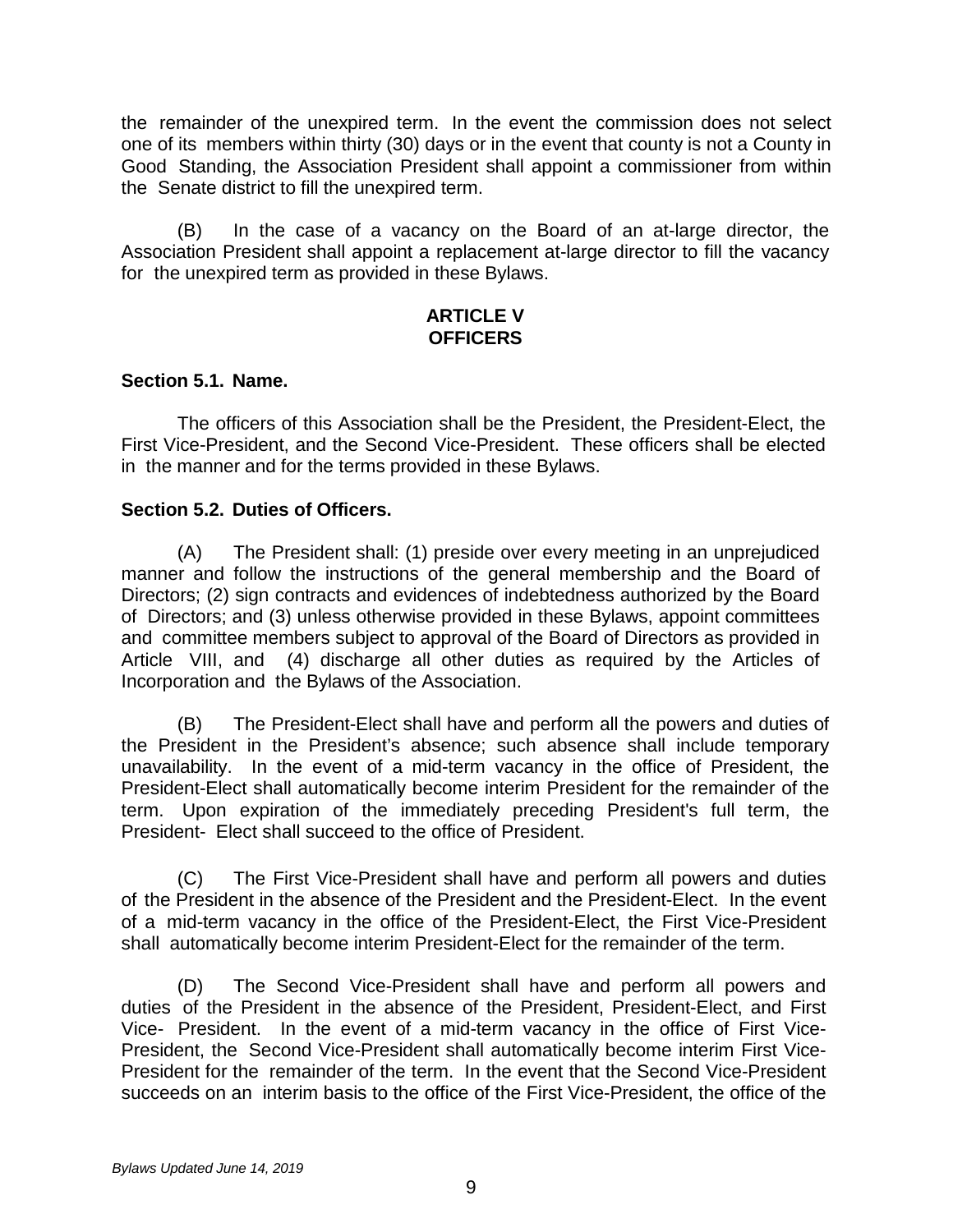Second Vice- President shall remain vacant until a successor is elected at the next Annual Meeting or Legislative Conference.

(E) No Officer is permitted to participate in any meeting where official Association business is being conducted unless and until the Officer has submitted his or her Annual Conflict of Interest Disclosure Statement, as required by Board policy, as amended from time-to-time.

## **Section 5.3. Executive Committee.**

(A) The Executive Committee shall be composed of the officers of the Association and the immediate past president of the Association, if that person holds office as a county commissioner in a county which is a County in Good Standing with the Association and if the commissioner is a Commissioner in Good Standing with the Association.

(B) Between regular meetings of the Board of Directors, the Executive Committee shall conduct the business affairs of the Association and shall carry out such additional duties as the Board of Directors shall delegate.

(C) The Executive Committee shall: oversee the administration of and provide policy guidance to the Executive Director in the operation of the Association; approve or disapprove Association personnel policies and any amendments thereto; adopt Association policies regarding the operation of the Association and the conduct of Association affairs, which it may submit to the Board for ratification or modification; and recommend an annual budget and submit the same to the Board for approval. At the close of each budget year, the Executive Committee shall, through the Finance and Audit Committee, cause an audit to be made of all books of the Association and file a copy thereof with the Executive Committee and Executive Director.

(D) When a vacancy occurs in the position of immediate past president between officer elections, the President shall appoint the next most recent past president of the Association who is from a County in Good Standing and who is a Commissioner in Good Standing to fill the vacancy. If no such past president qualifies for the appointment, the President shall then appoint a commissioner who otherwise fulfills the eligibility criteria for Second Vice President candidacy and who is from a county of a similar size as the vacating immediate past president.

## **Section 5.4. Nomination and Election of Officers.**

(A) Each office of the Association shall be open for election at the Annual Meeting of the Association; however, the office of President shall be automatically filled by the President-Elect as prescribed in these Bylaws.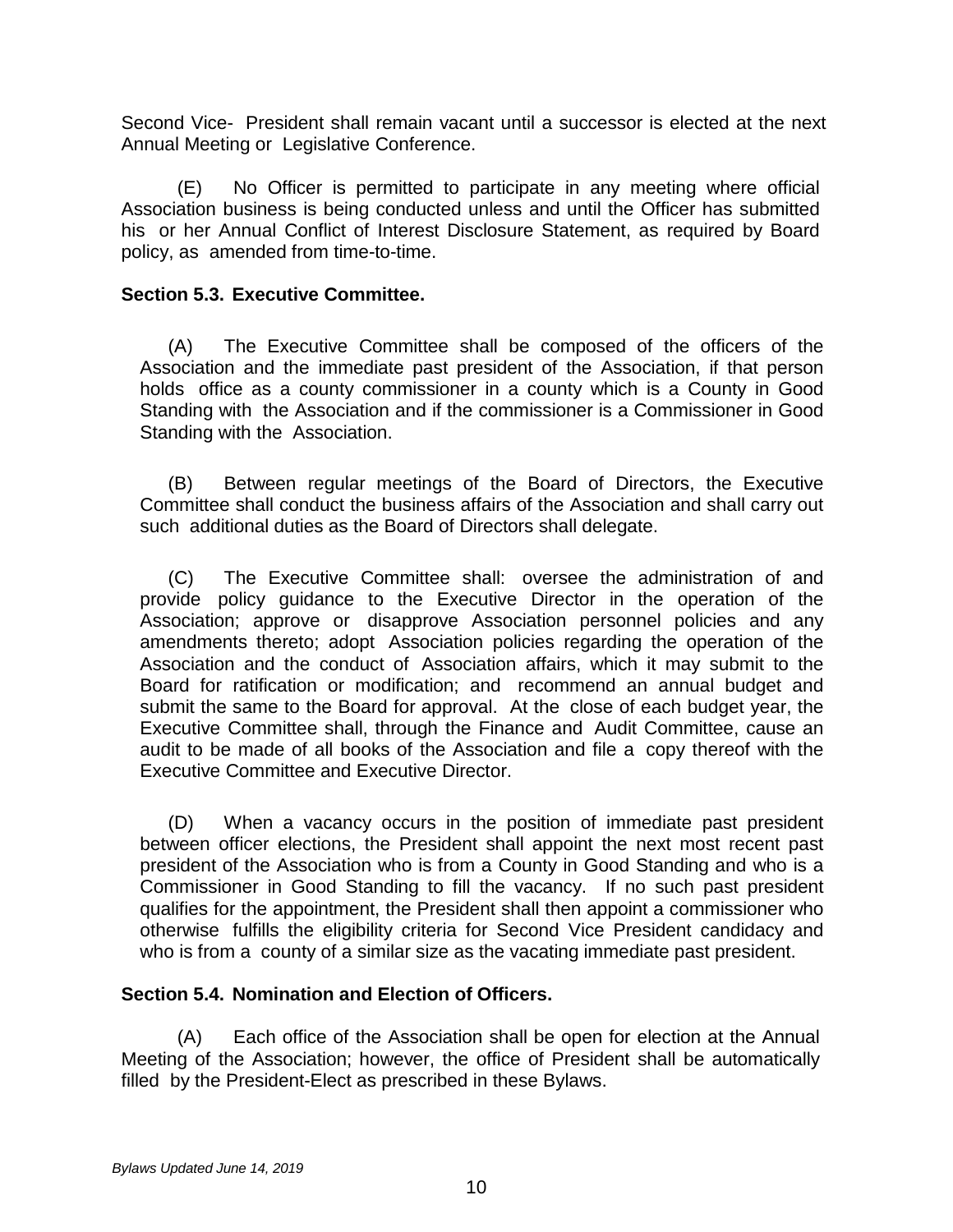(B) With the exception of commissioners presently serving as FAC officers, any eligible commissioner wishing to run for Association office is required to formally declare his/her candidacy by May 15 of the year of the Annual Meeting scheduled for that year, unless otherwise changed for a particular year by the Executive Committee or the Board. The commissioner's declaration of candidacy must be in writing and postmarked by May 15, and shall be sent via United States certified mail, return receipt requested or other commercial express carrier requiring signature upon delivery, to the Executive Director of the Association. A commissioner, as a part of qualifying, must submit a letter from that commissioner's board of county commissioners supporting the candidacy, a copy of the commissioner's resume, an outline of the commissioner's prior activities and leadership roles within the Association, and a statement regarding what assets the commissioner would bring to the Association by being an officer. "Eligible commissioner" under this section is any county commissioner who, on the date of the election will have served a minimum of two consecutive years in his/her county commission office. In addition to the two year requirement, candidates must meet one of the following criteria: (1) be serving on May 15 or have served on the Board of Directors; (2) have completed the *County Commissioners Voluntary Certification (CCC) Program* by May 15; (3) be serving on May 15 or have served as a chair or vice chair of an Association legislative policy committee or caucus; or (3) be serving on May 15 or have served on any Association standing or select committee, as created by the Board of Directors or by the President.

(C) After the close of the qualifying period, the Executive Director shall notify the members of the Association of the eligible candidates. It shall be each candidate's responsibility to conduct any campaign activities or disseminate any campaign literature to the Association's membership. No campaigning may begin until a candidate has filed his/her qualifying letter with the Executive Director.

(D) At the Annual Meeting of the Association, the President shall announce the eligible candidates for each office, and an election shall be held.

(E) The candidates for each office receiving a majority of votes by ballot shall be declared elected. Voting shall be by written secret ballot unless the candidate is unopposed. An unopposed candidate shall be elected by voice vote. Election of officers shall be by majority vote of the county commissioners registered and physically present, not by weighted vote.

(F) In the event of a tie vote, a second vote shall be taken between the tying candidates, and succeeding ballots shall be taken if necessary until one candidate receives a majority. In the event that no candidate receives a majority of votes cast, a runoff shall be held between the two candidates receiving the highest number of votes.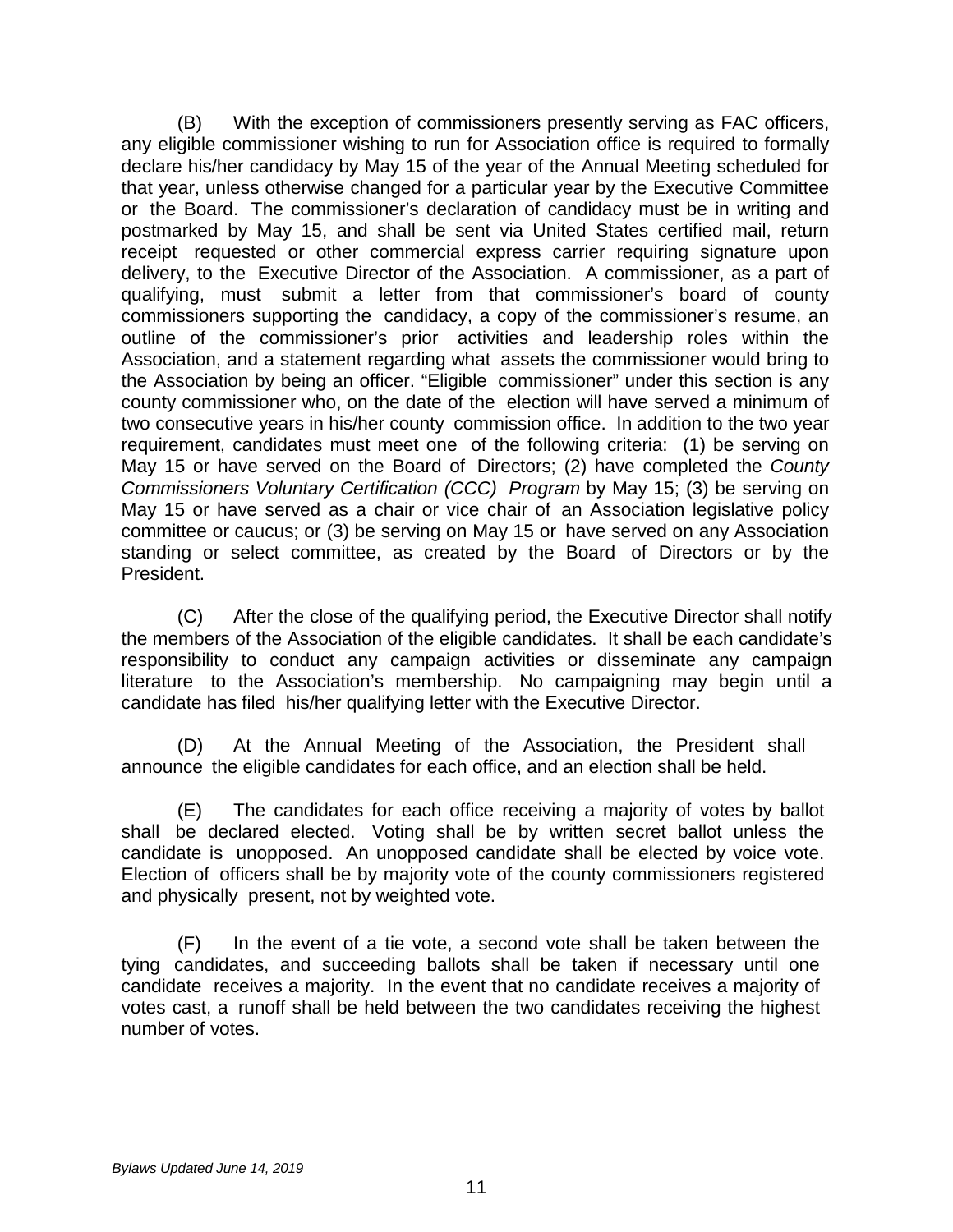## **Section 5.5. Officer Removal.**

(A) The Board of Directors shall remove, from office and the Board, any officer or past president who is suspended from his/her commission office.

(B) If the Board of Directors finds that any officer has misused or otherwise abused his/her position within the Association, the Board of Directors shall remove the officer from office in the Association and from the Board.

(C) If the Board of Directors finds that any officer has violated a provision of the Code of Ethics adopted as an Association policy, the Board of Directors shall automatically remove that officer from office in the Association and from the Board.

(D) Vacancies created through removal under this Section 5.5 shall be filled as prescribed in these Bylaws.

## **Section 5.6. Vacancies.**

In the event of a vacancy in any office where the vacancy is not otherwise to be filled as provided in Article V, the Board of Directors shall elect a replacement. In the event of simultaneous vacancies in all Association offices, at least five members of the Board of Directors may call a special meeting of the Board to elect replacements.

These replacements shall serve for the remainder of the unexpired terms.

## **Section 5.7. Executive Director and General Counsel.**

(A) The Executive Director of the Association shall be nominated by the Executive Committee and confirmed by a majority of the Board of Directors. The Executive Director shall be terminated only upon recommendation of the Executive Committee and an affirmative vote of a majority of the Board of Directors on the recommendation.

(B) The Executive Director shall be the executive officer of the Association and, under the general direction of the Board of Directors and the Executive Committee, shall: (1) establish, maintain, manage, and generally control the executive office or offices of the Association; (2) do or cause to be done on behalf of the Association all actions directed by the Board of Directors, or Executive Committee; and (3) have the power generally to carry on the business of the Association and to do the things necessary or appropriate to execute the policies, decisions, and instructions of the Board, including the approval of all contracts, vouchers, and other documents involving in any manner the disbursement of Association funds, and the appointment and supervision of personnel and the assignment of their duties in the executive offices of the Association.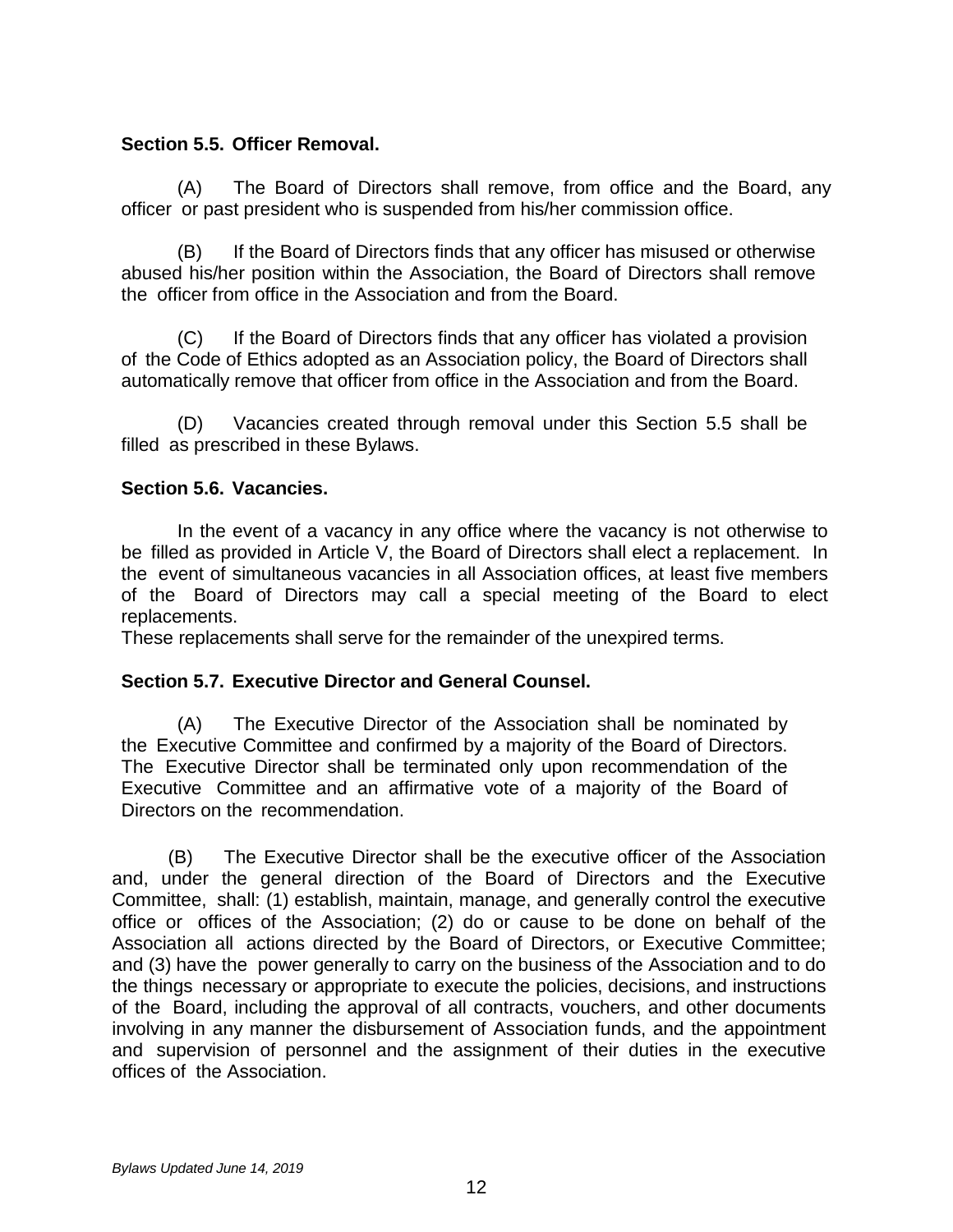(C) The Executive Director or such person's designee shall act as secretary of the Association, keep all records of the Association, take and keep minutes of all meetings of the members and the Board of Directors, Finance and Audit Committee and Executive Committee, give notice of such meetings at the direction of the President, receive all monies of the Association and record and deposit the same in approved depositories, and, from time-to-time, render a financial statement to the officers.

(D) The General Counsel of the Association shall be nominated by the Executive Director, approved by the Executive Committee and confirmed by a majority of the Board of Directors. The General Counsel shall be terminated only upon recommendation of the Executive Director to the Executive Committee, approval of the recommendation by the Executive Committee, and an affirmative vote of a majority of the Board of Directors on the recommendation.

## **Section 5.8. Treasurer.**

(A) The Board of Directors shall designate a Treasurer of the Association who may be the Executive Director or some other person who shall have custody of all Association funds and securities and shall keep, in books belonging to the Association, full and accurate records of all receipts and disbursements; and shall deposit all monies, securities and other valuable effects in the same manner in the name of the Association in such depositories as may be designated for that purpose by the Board.

(B) The Treasurer shall disburse the funds of the Association as may be ordered by the Board of Directors, taking proper vouchers for such disbursements and shall render to the President, the Executive Committee, and the Board at regular meetings and whenever requested by them, an account of all transactions and a report of the financial condition of the Association.

(C) The Treasurer shall keep in force a bond in form, amount and with surety or sureties satisfactory to the Board of Directors or equivalent security conditioned on faithful performance of the duties of the office, and restoration to the Association in case of death, resignation, retirement or removal from office, of all books, papers, vouchers, money, and property of whatever kind in the possession or control of the Treasurer belonging to the Association. The Association shall pay the costs of such bond or security and shall be named as the beneficiary or insured. The Treasurer shall attend all meetings of the Executive Committee and the Board of Directors as requested and shall be an ex-officio, non-voting member of each.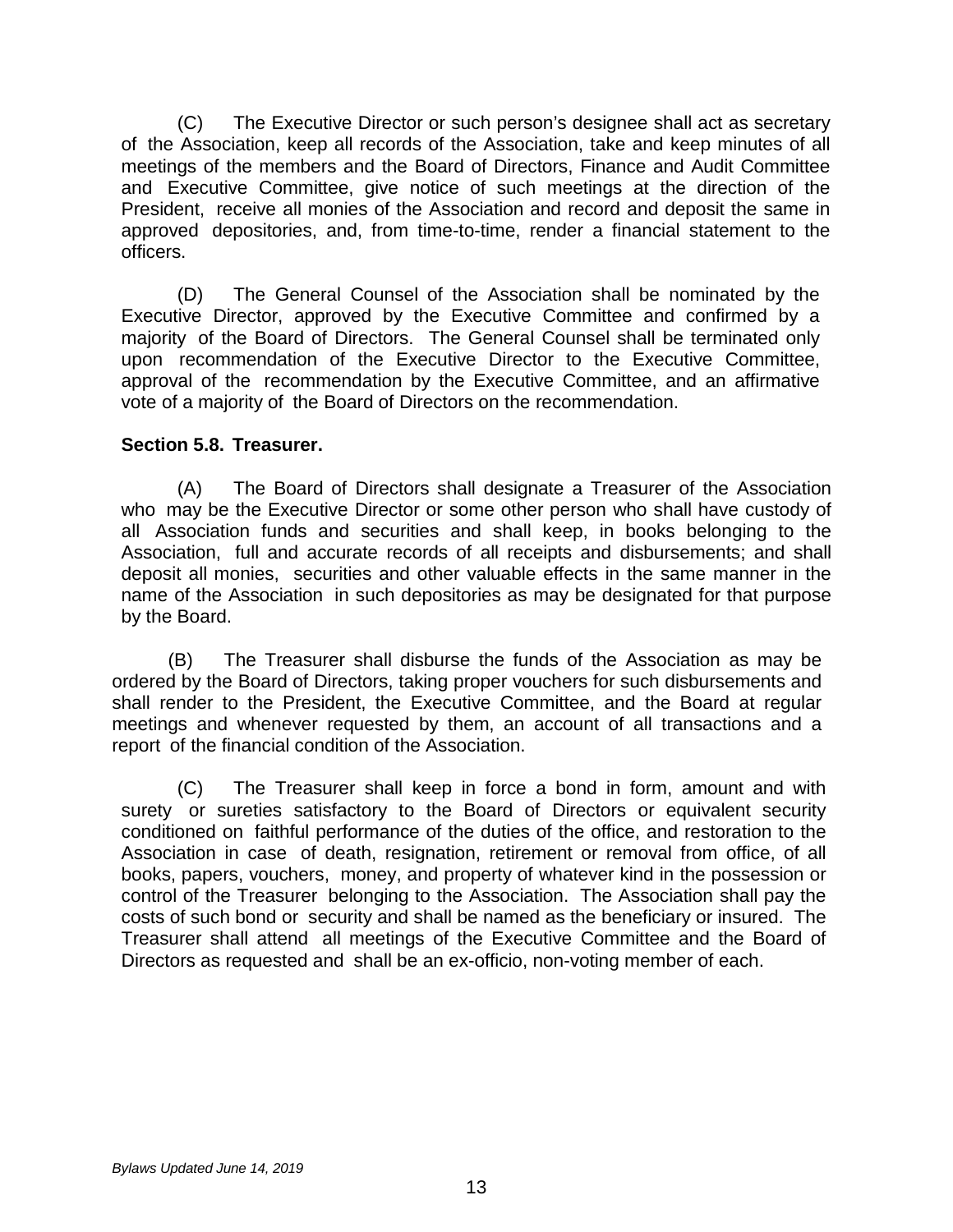# **ARTICLE VI AFFILIATION**

#### **Section 6.1. With The Association.**

(A) Any association or organization, having for its purposes and objectives the same or similar purposes and objectives of this Association, may request affiliation with this Association, if such association or organization is an integral part of the State of Florida or a political subdivision thereof or is an association or organization whose income is excluded from taxation under section 115 of the Internal Revenue Code of 1986, as amended. The Board of Directors of this Association may grant such request by a two-thirds vote at any meeting of such directors.

(B) Such request for affiliation must be accompanied by a copy of the constitution or bylaws of the association or organization applying for affiliation, and after affiliation is granted, there shall be no changes made in such constitution or bylaws except upon approval thereof by majority vote of the Board of Directors of this Association. Affiliates may not use the Association logo or name on letterhead, on correspondence, or in connection with issue advocacy without prior written approval of the Association. The granting of permission by the Association for an affiliate's use of the Association logo or name does not constitute endorsement of the affiliate, does not authorize the affiliate to make any representations or commitments on behalf of the Association, and permission for such use may be revoked by the Association at any time, in the sole discretion of the Association. No affiliate is authorized to legally obligate or bind the Association in any manner whatsoever.

(C) Affiliates shall not take positions on state or federal legislative or agency issues which are inconsistent with the goals or mission of the Association, the Association's guiding principles, or the Association's legislative program. An affiliate that takes positions on legislative issues is required to notify the Association in writing of the positions taken. Affiliates shall notify the Association if a lobbyist registers on its behalf before the executive or legislative branches of the state or federal government. By a two-thirds vote of the directors of the Association at any regular meeting, the affiliation of any affiliated association or organization may be terminated.

(D) The Board of Directors of the Association may fix fees and dues to be paid to the Association by affiliated associations or organizations and/or their members.

#### **Section 6.2. Of The Association With Other Organizations.**

(A) The Association, its officers and members, with the prior approval of or at the request of the Association, may participate in and affiliate with, as a representative of the Association, any other organization having similar purposes or ideals.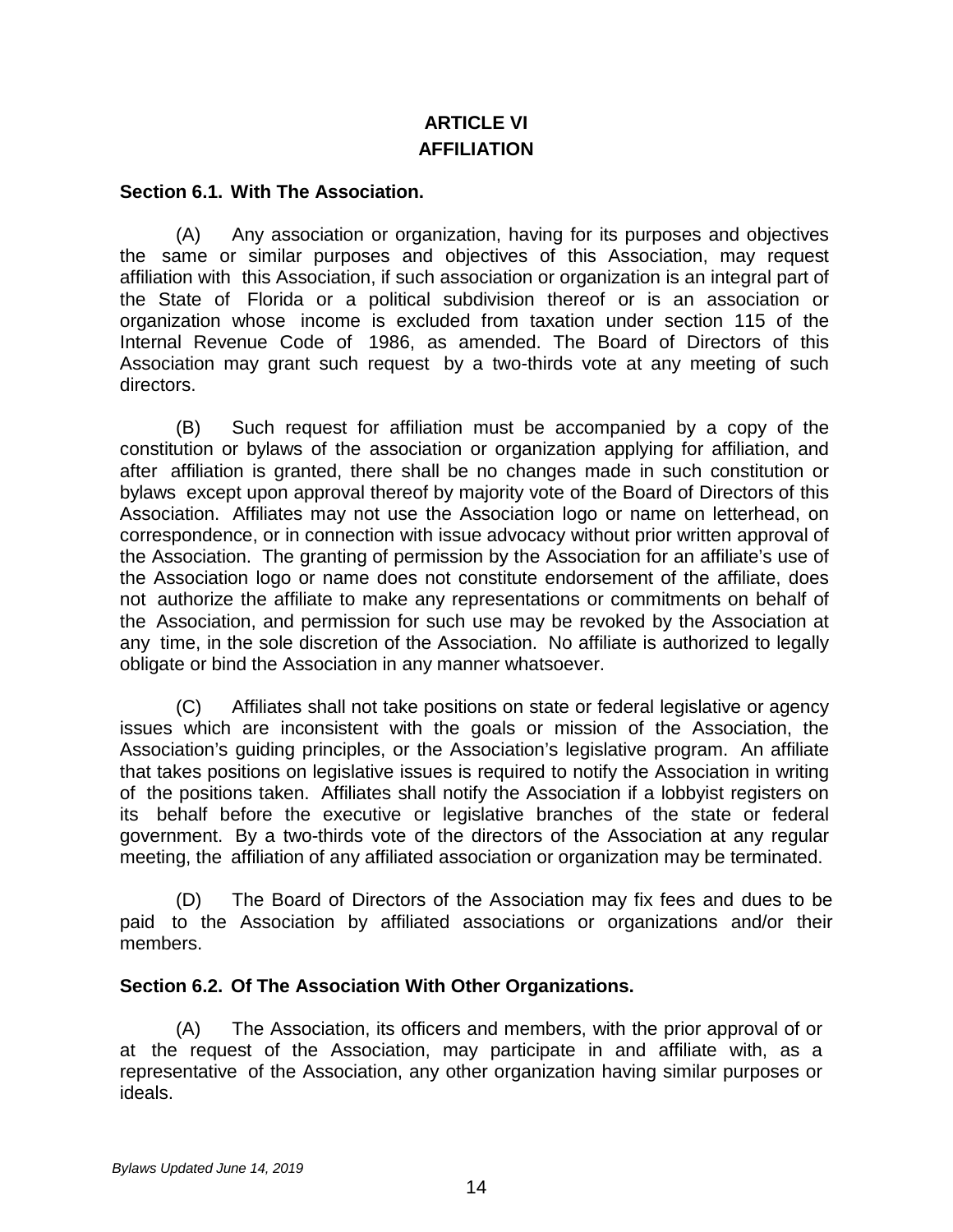(B) The Association shall actively affiliate with the National Association of Counties ("NACo"). The Executive Director and officers are authorized and directed to pay such dues, assume such duties, and take such actions as may be required to implement such affiliation.

(C) Annually, the Executive Director shall contact those counties which are Counties in Good Standing with the Association and NACo and solicit the names of interested commissioners to serve as NACo directors. From the commissioners expressing interest, a recommendation will be made from the Executive Committee to the Board of Directors for approval. In the case of a vacancy in representation on the NACo Board of Directors, the President, with the concurrence of the Executive Committee, shall appoint a commissioner from a county which is a County in Good Standing of the Association and NACo to fill the unexpired term. The terms of the NACo directors appointed under this Section shall be for one year.

In order to seek a nomination for the NACo Board, a commissioner should demonstrate the support of his or her home county, should have been an active member of NACo in previous years and a participant in NACo conferences, and is encouraged to have previously held a NACo leadership position, including, but not limited to, membership on and participation in NACo steering or other committees.

Should there be a NACo Board vote on an issue that would reasonably appear to be controversial, the FAC-nominated NACo Board members should consult with the FAC Executive Committee for direction prior to the vote being taken.

Commissioners appointed to NACo Board seats may be eligible to receive reimbursements to assist with defraying the costs and expenses incurred in connection with their NACo duties, as established and modified from time to time by FAC policy.

Reimbursement shall be subject to all FAC policies and procedures requiring justification and documentation for reimbursement or payment of expenses.

(D) The Executive Director, officers and directors of the Association are authorized and empowered to provide representation and membership for the Association and to pay expenses incidental thereto by affiliating or cooperating with other state associations or a central council of such state associations.

#### **ARTICLE VII MEETINGS OF THE ASSOCIATION**

## **Section 7.1. Annual Meeting.**

The Annual Meeting of the Association shall be held on a date and at a location determined from time to time by the Board of Directors.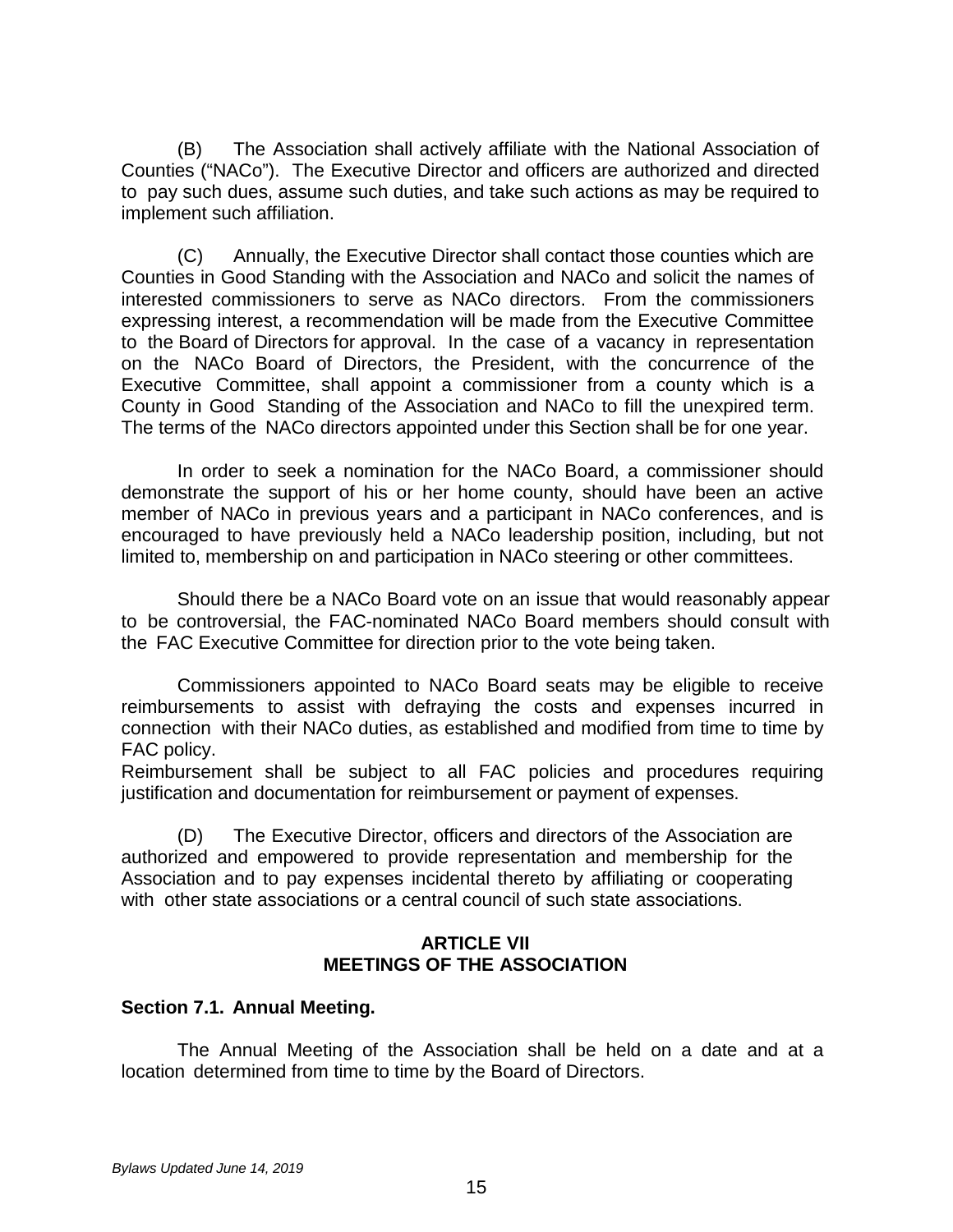## **Section 7.2. Legislative Conference.**

The Legislative Conference of the Association will be held during the period of November 1 to February 1.

## **Section 7.3. Special Meetings.**

Special meetings of the Association may be held from time to time upon call of the President or upon call of not less than five members of the Board of Directors. Any such call shall specify the purpose of the special meeting and must be filed in writing with the Executive Director, who shall schedule such a meeting and notify Association members, by mail, e-mail, telephone or facsimile of the time and location of the meeting, which may be by telephone. Such notice shall be given not less than ten (10) nor more than fifteen (15) working days after the filing of the call. The purpose of such meeting shall be set out in any such notice.

## **Section 7.4. Attendees.**

Only those persons, whether members of the Association or private entities, who are registered for a conference or meeting may attend the meetings of the Association at that conference or meeting.

## **ARTICLE VIII COMMITTEES AND ASSOCIATION LEGISLATIVE POLICY**

## **Section 8.1. Association Committees.**

Except for the Finance and Audit Committee, which is a permanent standing committee of the Association as provided in Section X, and the Legislative Executive Committee, which is a permanent standing committee of the Association as provided in Section 8.2, there shall be such standing committees and study committees composed of county commissioners, county staff, or other persons, as are determined and so designated by the Board with such members, authority, direction and limitations as are determined by the Board; provided, however, only county commissioners may vote on matters under consideration by a legislative policy committee. All recommendations of any standing committee or study committee shall be made to the Board in writing. Each committee shall submit a written report of its activities including recommendations, if any, not less frequently than once each year.

## **Section 8.2. Association Legislative Policy.**

(A) The Association may support or oppose legislation as dictated by the legislative program and guiding principles adopted by the Association and membership, or as directed specifically by the Board of Directors, the Legislative Executive Committee, or the Executive Committee. The Legislative Executive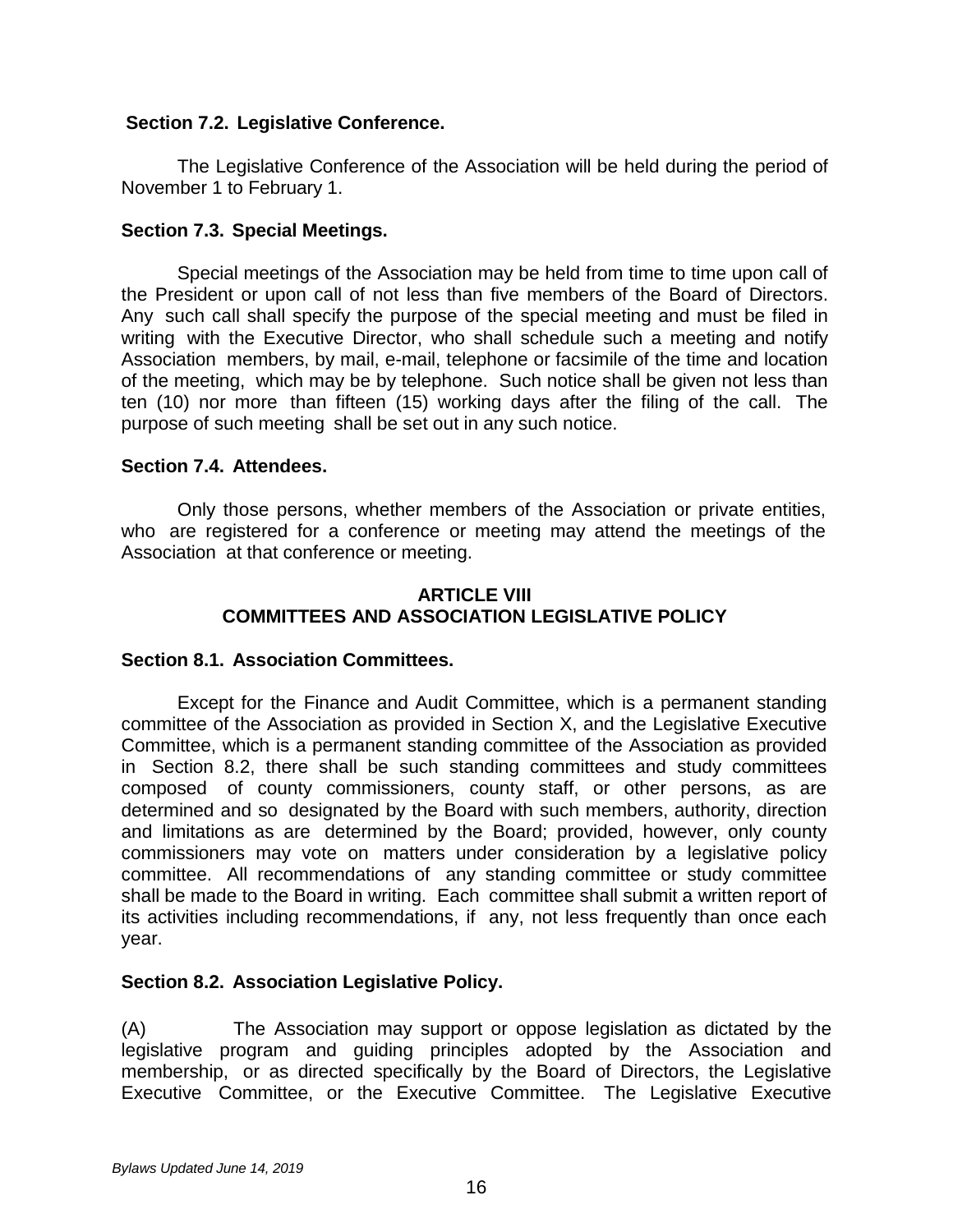Committee shall be composed of the members of the Executive Committee, the chairs and vice chairs of the legislative policy committees, the chairs of the Rural and Urban Caucuses, and all past Presidents of the Association who are Members in Good Standing.

(B) Not less than seven members present of the Legislative Executive Committee shall constitute a quorum. In the event fewer than seven members of the legislative Executive Committee are present, the Executive Committee shall constitute a quorum and conduct the business of the Legislative Executive Committee.

### **ARTICLE IX CONTRACTS, CHECKS, DEPOSITS, AND FUNDS**

## **Section 9.1. Contracts.**

The Board of Directors may authorize any officer or the Executive Director of the Association to enter into any contract or execute and deliver any instrument in the name of or on behalf of the Association, and such authority may be general or confined to specific instances.

## **Section 9.2. Checks, Drafts and Orders.**

All checks, drafts, or orders for the payment of money, notes or otherwise evidences of indebtedness issued in the name of the Association, shall be signed by such officers or agents of the Association and in such manner as shall be prescribed and determined by resolution of the Board of Directors and applicable law. In the absence of such a determination by the Board of Directors, such instrument shall be signed by the Executive Director and Treasurer.

#### **Section 9.3. Deposits.**

All funds received by the Association shall be deposited in a timely manner to the credit of the Association in such banks, trust companies or other depositories as the Board may have designated.

#### **Section 9.4. Funds.**

Any funds which may come to the Association or be subject to its control, for its use in furthering and promoting the aims and purposes of the Association or its policies, shall be received, disbursed, controlled and accounted for by the Treasurer in such manner and under such conditions as shall be prescribed and determined by the Board of Directors.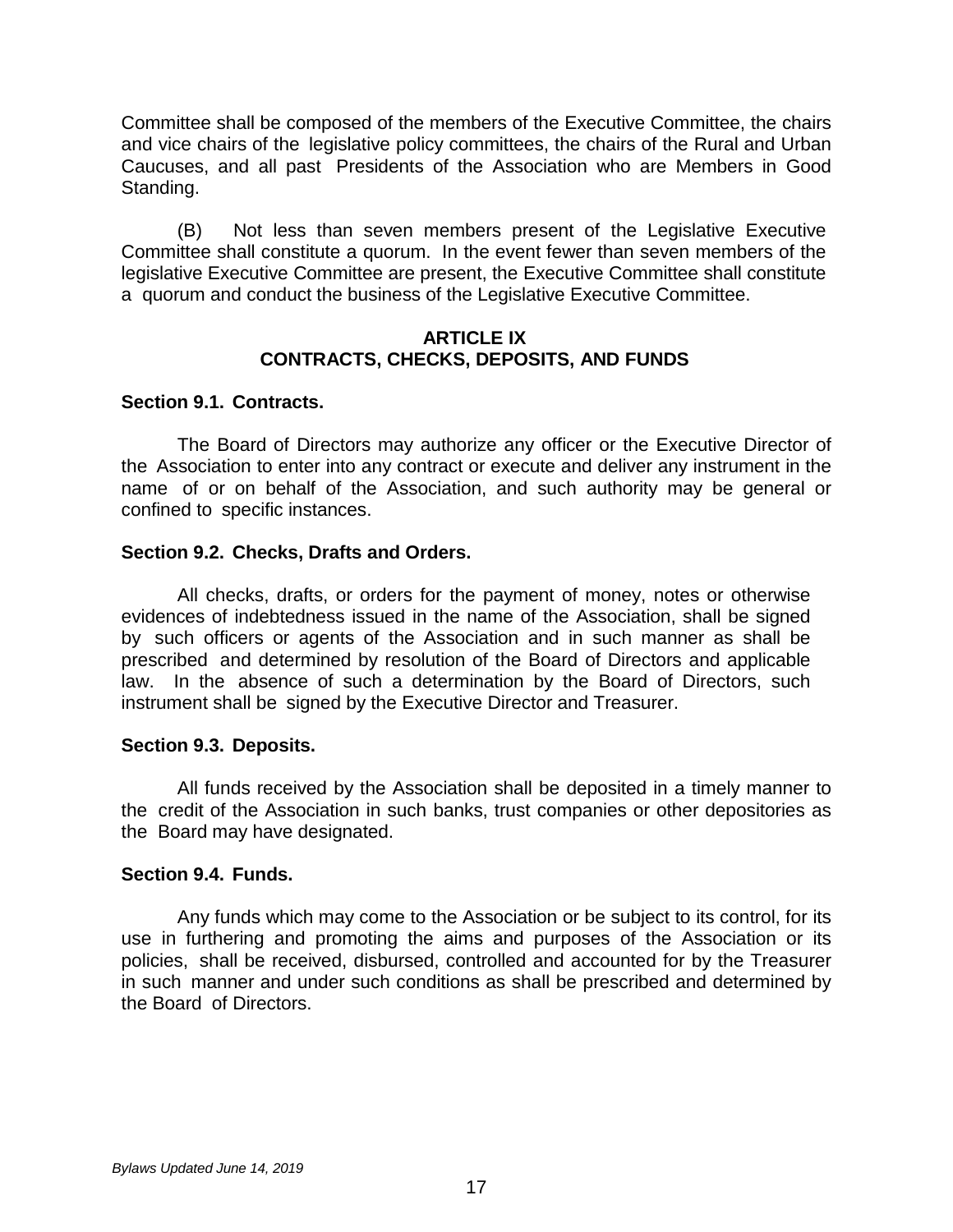## **ARTICLE X FINANCE AND AUDIT COMMITTEE**

### **Section 10.1. Establishment.**

A Finance and Audit Committee shall be established as a standing committee of the Association. The Finance and Audit Committee is established for the purpose of ensuring that financial disclosures made by Association management reasonably portray the Association's: 1) financial condition; 2) results of operations; and 3) plans and long-term commitments.

## **Section 10.2. Membership.**

The committee shall include, but not be limited to, the President-Elect of the Association and two members of the Board of Directors who are not Executive Committee members who shall be selected by the President-Elect, and approved by the Board of Directors for a term of no less than one year. The Finance and Audit Committee may appoint such other members as may be deemed appropriate. The President-Elect shall chair the committee. There also shall be two ex-officio, nonvoting advisory members of the Finance and Audit Committee, each of who shall have a background and/or expertise in local government finance and financial management, and who shall be appointed by the chair of the Finance and Audit Committee.

#### **Section 10.3. Duties.**

(A) The Finance and Audit Committee shall meet at least semi-annually and shall report to the Executive Committee and the Board of Directors.

(B) The Finance and Audit Committee shall specifically be responsible for recommending to the Board of Directors for ratification which firm is to be engaged as the Association's independent accountants, overseeing the audit function and serving as liaison to the independent accountant.

#### **ARTICLE XI AMENDMENTS**

## **Section 11.1. Amendments.**

These Bylaws may be approved, altered, rescinded, or amended, upon approval of two-thirds of those present at any regular or special meeting of the Board of Directors and ratified by two-thirds of the membership at its next regular meeting, and provided also, in the case of a special Board meeting, that said meeting shall have been called for the purpose of such amendment. At least 14 days written notice of the proposals must be provided before each of the Board and membership meetings, at which the proposals are presented.